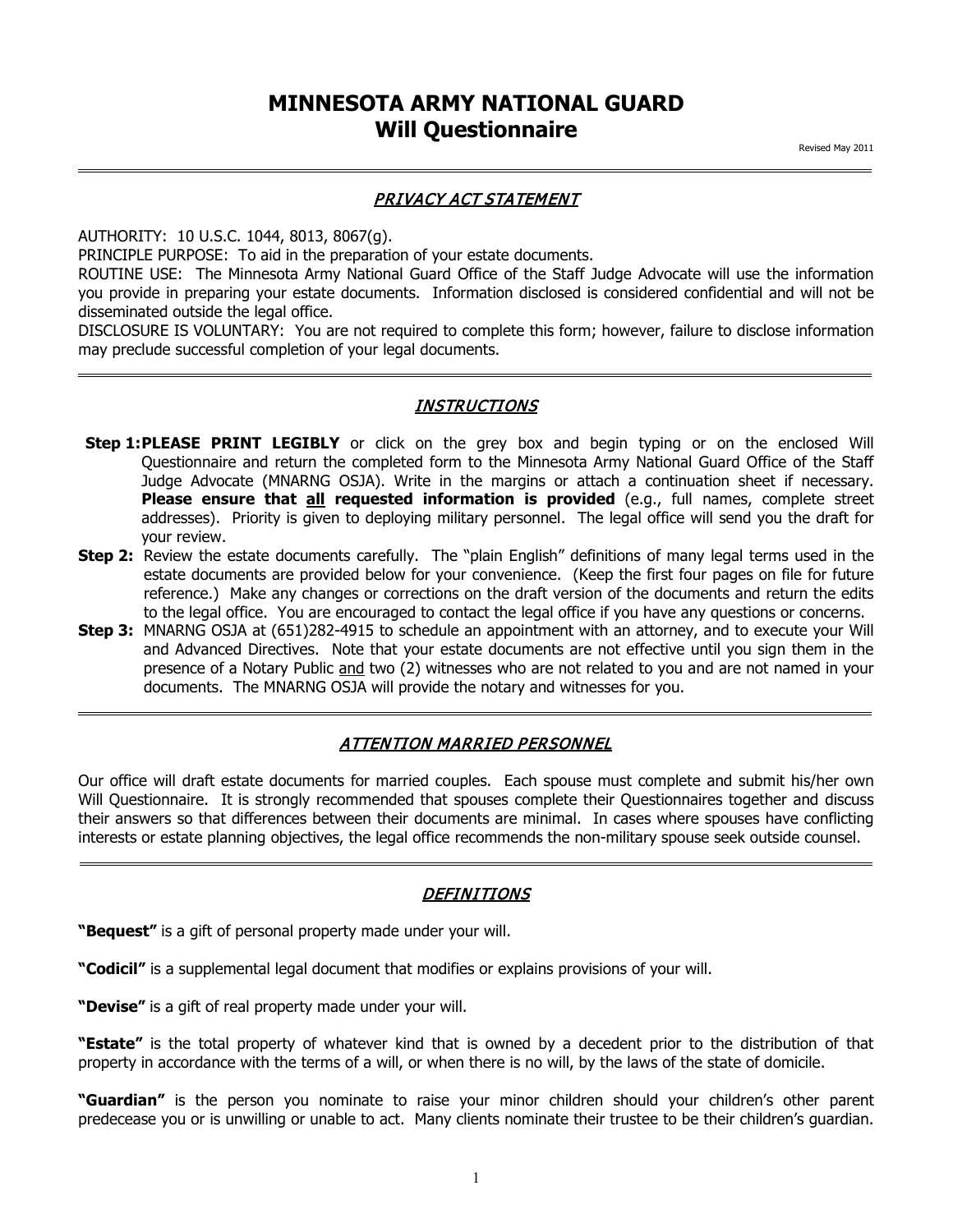The court will appoint a Trustee after guardianship is determined. In some cases, particularly in blended families, it may be appropriate to nominate a different guardian for each child.

**"Health Care Directives"** (also called **"Advanced Directives"** or **"Advanced Medical Directives"**) are written documents that inform others of your health care wishes. You must be at least 18 years old to make a health care directive. Advance directives are important if your attending physician determines you cannot communicate your health care choices because of physical or mental impairment, and if you wish to have someone else make your health care decisions. Health care directives include **"living wills"** which give specific directions regarding the termination of life support in the event of a terminal, incurable medical condition. A **"durable power of attorney for health care"** appoints a trusted person to make medical decisions in the event of incompetence or inability to communicate decisions or desires.

**"Heirs"** are those who inherit property, whether real property or personal property, by will or by state law when there is no will.

**"Issue"** means your direct descendants - your children, grandchildren, great-grandchildren, etc. Legally adopted children and grandchildren are included, unless the will expressly excludes them.

**"Per capita"** describes the way a gift is divided among your descendants whereby each of the surviving descendants share equally, regardless of generation. A per capita distribution means that if a child has died, that child's share is divided among the other living beneficiaries. For example, presume that you have two children (Sue and John) and that you gift your property to your children per capita. If all two children survive you, each would get one-half of the property (the diagram on the left shows this distribution). If John predeceased you, however, his share would be divided equally by the surviving descendants (the diagram on the right shows this distribution).



 **"Per stirpes"** describes the way a gift is divided among a person's descendants whereby each surviving descendant receives only the amount that his/her immediate ancestor would have received if that ancestor had been alive at the time of the testator's death. A per stirpes distribution means that if a child has died, that child's share is divided among his/her living descendants. For example, presume that you have two children (Sue and John) and you gift your property to your children per stirpes. If both children survive you, each would get onehalf of the property (the diagram on the left shows this distribution). If, however, John has died, his one-half share would be divided among his living children (the diagram on the right shows this distribution).

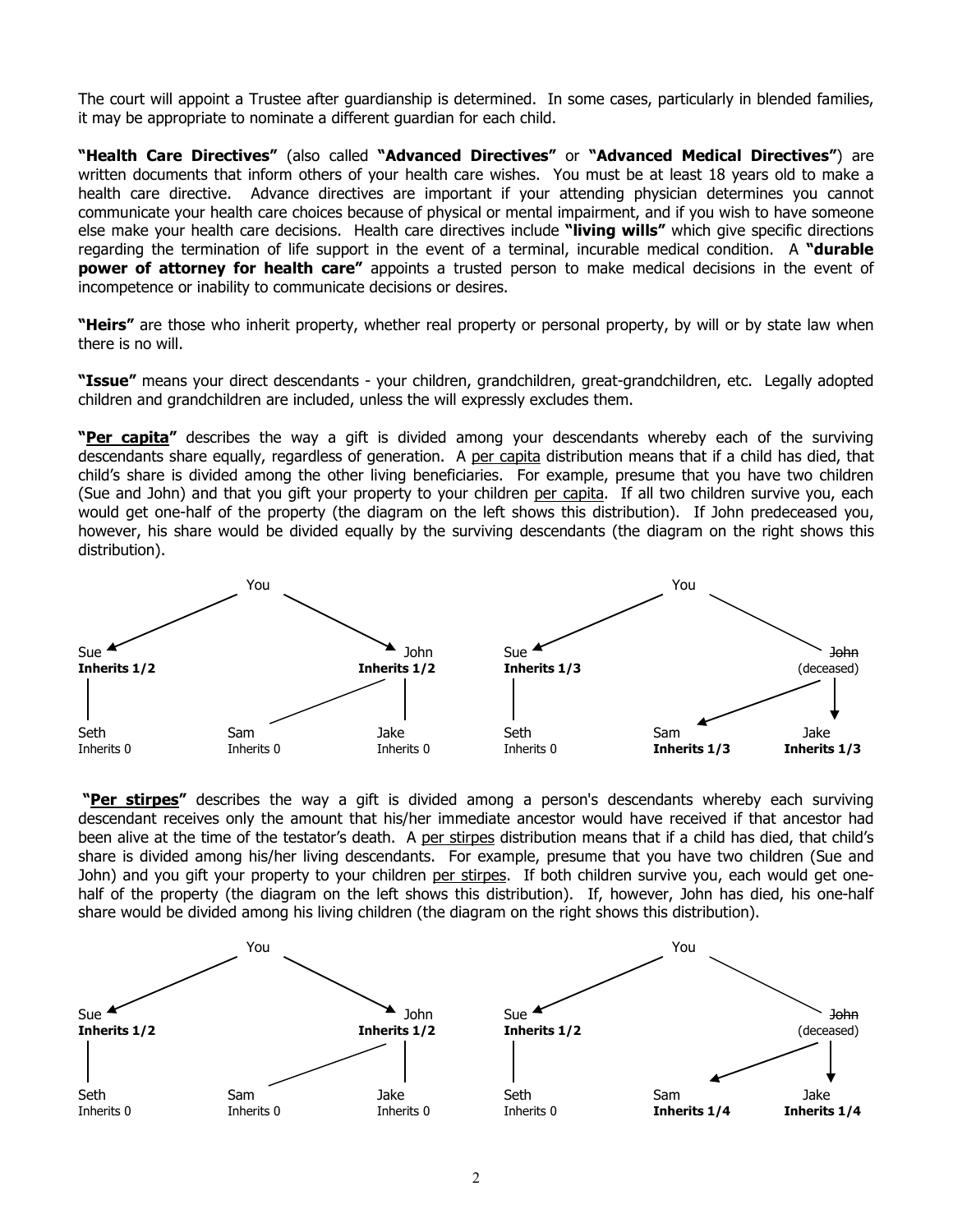The following examples will further illustrate the distinction between per capita and per stirpes. The final example introduces and explains a related term, by representation.

- A. Per stirpes. A distribution per stirpes means that the beneficiary is entitled to the share of the estate that his or her deceased ancestor would have received had that ancestor lived. If a bequest is made to your four children (A, B, C and D) per stirpes, and all your children survive you, the bequest will be divided into four equal shares and each child will receive 25% of your bequest. If one of your children predeceases you (let us say it is Child A), leaving two surviving children, A1 and A2, then A1 and A2 will divide the 25% share that their deceased parent, A, would have received had the parent lived. In this situation, A1 and A2, your grandchildren, will each receive 12.5% of the bequest. If a second child (let us say it is Child C) also predeceases you, but leaves only one surviving child, C1, then C1 will receive the entire 25% share that his or her parent, C, would have received had the parent lived. Your two surviving children, B and D, will each receive 25% of the bequest.
- B. Per capita. A distribution per capita means that all the surviving beneficiaries, regardless whether child, grandchild, etc., receive an equal share of the bequest. If a bequest is made to your four children (A, B, C and D) per capita, and all four children survive you, the bequest will be divided into four equal shares and each child will receive 25% of the bequest. If, however, as in the last example, A predeceases you, leaving two surviving children, A1 and A2, and a second child, C, predeceases you as well, leaving one surviving child, C1, then all five beneficiaries would be affected by the per capita distribution. In this situation, there are two surviving children, B and D, and three surviving grandchildren, A1, A2 and C1. The bequest would be divided into five equal shares and each beneficiary, whether child or grandchild, would receive 20% of the bequest.
- C. By representation. A distribution by representation achieves a hybrid result, in that each generation of beneficiaries will share the bequest equally. If a bequest is made to your four children (A, B, C and D) by representation, and all four children survive you, the bequest will be divided into four equal shares and each child will receive 25% of the bequest. If, however, as in the previous examples, A predeceases you, leaving two surviving children, A1 and A2, and C also predeceases you, leaving one surviving child, C1, then the by representation designation would change the share of the bequest that each beneficiary would receive. Here, A and C would have each received 25% of the bequest had he or she survived you. The 50% share that A and C would have received is now divided equally among your three grandchildren, A1, A2 and C1, with each grandchild receiving a 16.66% share. Your two surviving children, B and D, will each receive 25% of the bequest.

**"Personal representative"** is the person who will collect your assets, pay your taxes and debts, and distribute the remaining property to your heirs. Many clients nominate their spouse to be their personal representative.

**"Power of Attorney"** is a written document that gives someone else the legal authority to handle financial and other matters for you.

**"Residue"** is what remains of an estate after all the debts, taxes, and costs of administration have been discharged, and all the bequests and devises have been satisfied.

**"SGLI"** (or Servicemembers' Group Life Insurance) is a group term life insurance for members of the armed forces, purchased by the government from private insurers, and partially subsidized by the government. Military members on active duty, active duty for training or inactive duty for training, and members of the ready reserve are eligible for insurance through this program and are automatically covered by SGLI unless they decline the coverage in writing. SGLI is available for the member in \$50,000 increments up to a maximum of \$400,000. For more information, it is highly recommended that you consult the SGLI trifold brochure prepared by the base legal office or visit the Military Personnel Flight's Customer Service Section.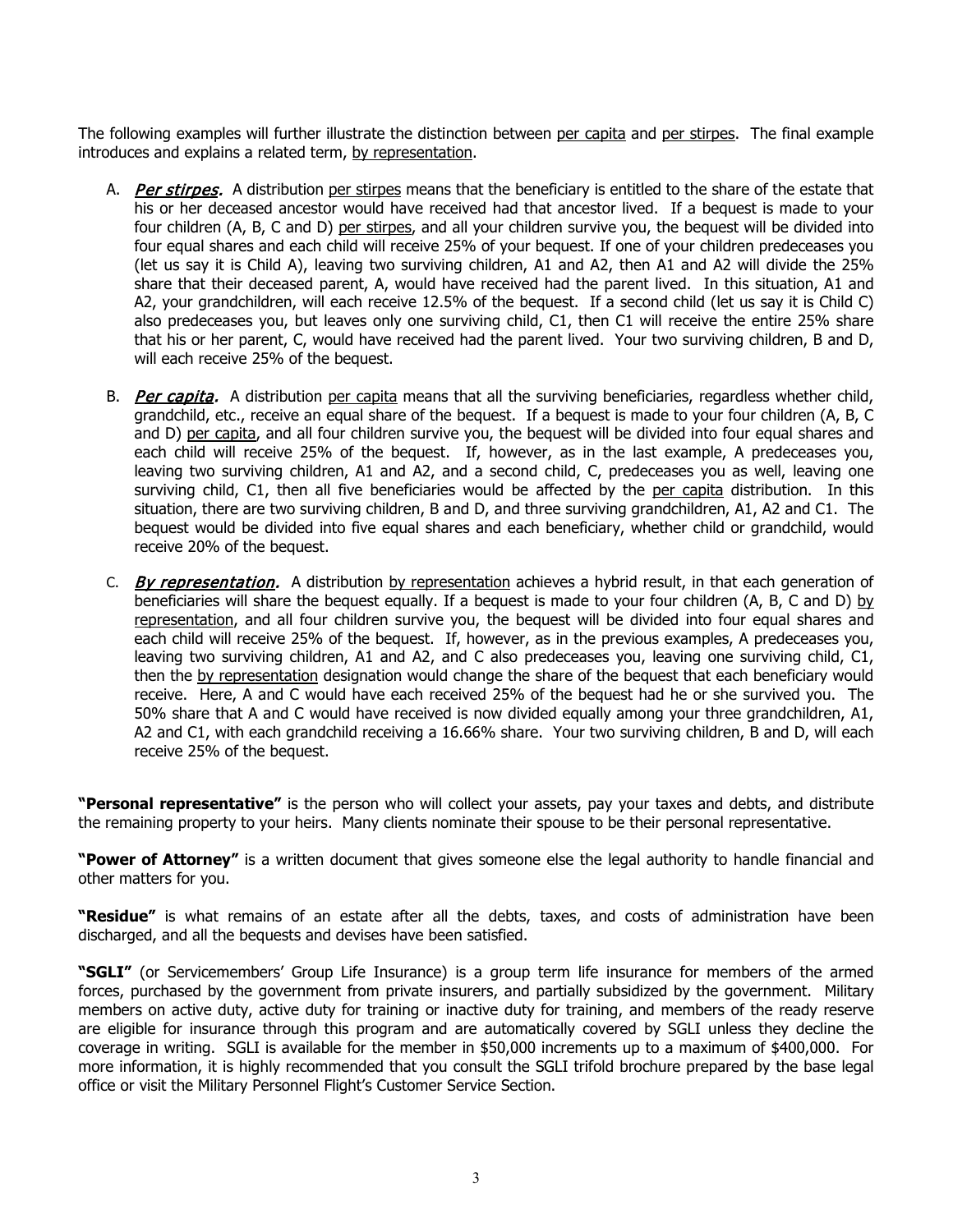**"Testator"** is one who has made a will, or dies leaving a will. Testator can apply to both male or female individuals, although you will still see the term **"Testatrix"** which applies to females only.

**"Trust"** is created by the transfer of property by the owner to another person (the "trustee"), who then manages the distribution of your assets. A **"testatmentary trust"** is created by a will after a person's death. Oftentimes, it is an account into which your children's inheritance will be kept until the children are old enough to spend their inheritance responsibly. (You can specify the age that your children will be eligible to receive their inheritance.)

**"Trustee**" holds the title to the property and manages the property for the benefit of the designated beneficiaries who may be a specific person, a group of people, or an organization. The trustee has a duty to manage the trust's assets in the best interests of the beneficiaries. Frequently, it is the person who has the duty and authority to spend money from the trust on your children's education, health and support. When your children reach the age you designated, your children will receive their inheritance and will be able to spend it as they wish. In situations where your children will have different guardians, it may be appropriate to have a separate trust. The person you nominate to be your children's guardian may also be your trustee.

**"Uniform Gift to Minors Act"** and **"Uniform Transfer to Minors Act"** are uniform acts adopted by most states providing a means of transferring property to a minor. The designated custodian of the property has the legal right to act on behalf of the minor without the necessity of a legal guardianship. The custodian has a fiduciary responsibility to manage the money in a prudent fashion for the benefit of the minor during the period of time the child remains a minor. Generally, the custodian possesses the right to change investments, apply the income from the custodial property to the minor's support, and even terminate the custodianship. During the period of the custodianship, the income from the property is taxed to the minor. The custodianship terminates when the minor reaches legal age (most UGMAs end at age 18; most UTMAs end at age 21). Custodial accounts are most often established at banks and brokerages.

**"Will"** is a legal document that allows you to transfer your property at your death.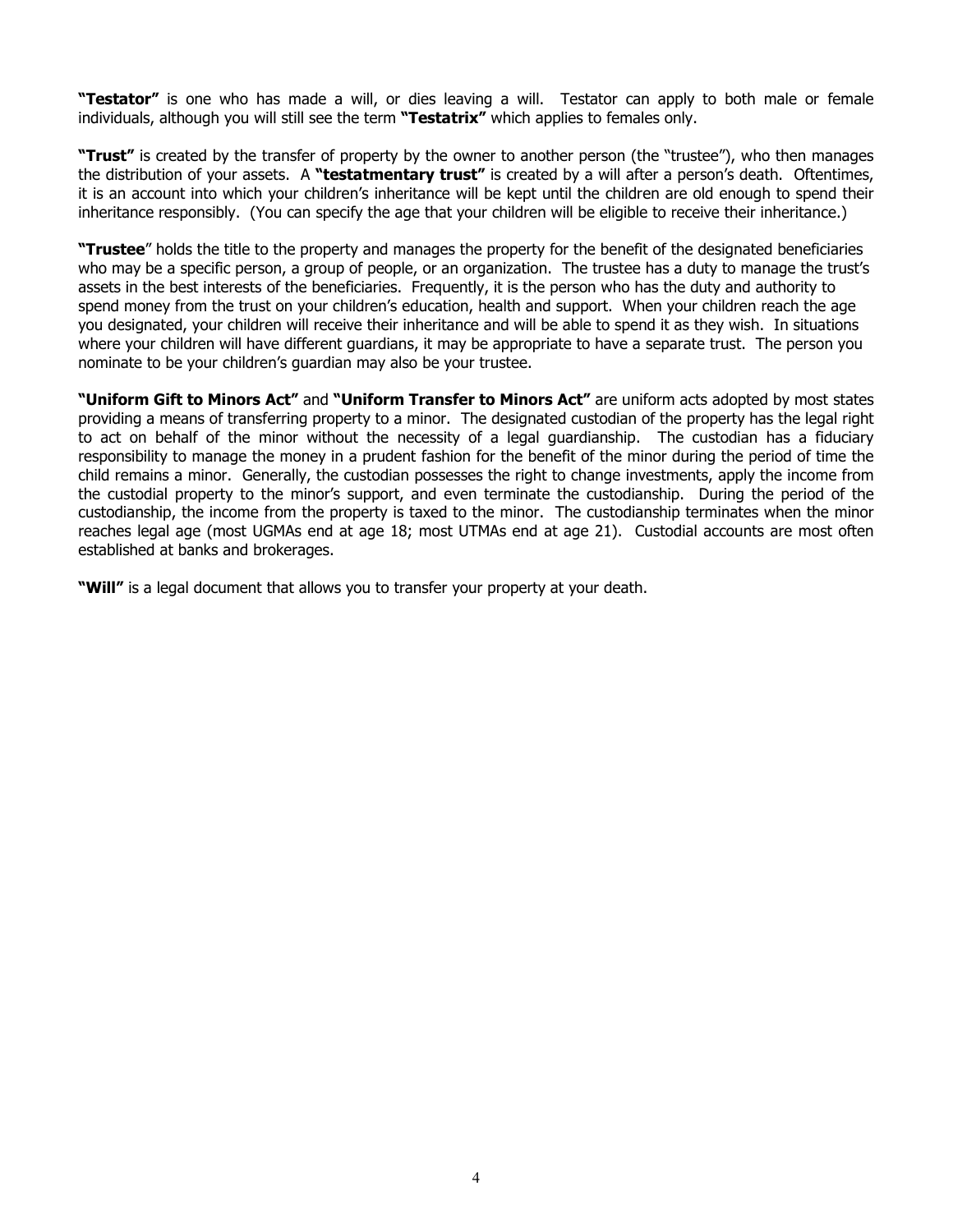# **WILL QUESTIONNAIRE**

| <u>PERSONAL INFORMATION.</u>                                                                                                                                                                                                                                                                                                          |               |                                         |                         |        |
|---------------------------------------------------------------------------------------------------------------------------------------------------------------------------------------------------------------------------------------------------------------------------------------------------------------------------------------|---------------|-----------------------------------------|-------------------------|--------|
| Client's Status:<br>Deploying                                                                                                                                                                                                                                                                                                         | Home Station  | Military Spouse                         | <b>Retired Military</b> |        |
| My full legal name is: _                                                                                                                                                                                                                                                                                                              |               |                                         |                         |        |
| First                                                                                                                                                                                                                                                                                                                                 |               | Middle                                  |                         | Last   |
| My address is:                                                                                                                                                                                                                                                                                                                        |               |                                         |                         |        |
| <b>Street</b>                                                                                                                                                                                                                                                                                                                         |               | City                                    | State                   | Zip    |
| My Legal address (if different from above) is:                                                                                                                                                                                                                                                                                        |               |                                         |                         |        |
|                                                                                                                                                                                                                                                                                                                                       | <b>Street</b> | City                                    | State                   | Zip    |
| My telephone numbers are: duty _____                                                                                                                                                                                                                                                                                                  | home $\_\_$   | work $\rule{1em}{0.15mm}$               |                         |        |
| My e-mail address is: ______                                                                                                                                                                                                                                                                                                          |               |                                         |                         |        |
| <b>O</b> I may be entitled to benefits as a result of military service. I want my Will to state that I am (Mark with an X):<br>in the military service.<br>retired from the military service.<br>married to a military member.<br>married to a retired military member.<br>the dependent of a military member.                        |               |                                         |                         |        |
| any policies of life insurance on my life, less my debts is:<br>Under \$500,000<br>Between \$500,000 and \$1,000,000<br>$*$ An estate with a value of over \$1,000,000 may be referred to a civilian attorney/estate planner.<br>**An estate with a value of over \$2,000,000 will be referred to a civilian attorney/estate planner. |               | Over \$1,000,000*<br>Over \$2,000,000** |                         |        |
| <b>FAMILY INFORMATION.</b>                                                                                                                                                                                                                                                                                                            |               |                                         |                         |        |
| divorced<br>single<br>I am:                                                                                                                                                                                                                                                                                                           | remarried     | a widow(er)<br>married                  |                         |        |
| My spouse's full legal name is:                                                                                                                                                                                                                                                                                                       |               |                                         |                         |        |
| <b>First</b>                                                                                                                                                                                                                                                                                                                          |               | Middle                                  |                         | Last   |
| My children are (use full legal names): (Note: For status, use BC=biological current relationship; BP= biological<br>prior relationship; S=stepchild; A=adopted.)                                                                                                                                                                     |               |                                         |                         |        |
|                                                                                                                                                                                                                                                                                                                                       |               |                                         |                         |        |
|                                                                                                                                                                                                                                                                                                                                       |               |                                         |                         |        |
|                                                                                                                                                                                                                                                                                                                                       |               |                                         |                         |        |
| When defining "children", stepchildren and adopted children are to be:     included.     excluded.  <br>include a statement about adopted children and stepchildren. $\boxed{\phantom{a}}$ I have no children now, but children are<br>anticipated.                                                                                   |               |                                         |                         | Do not |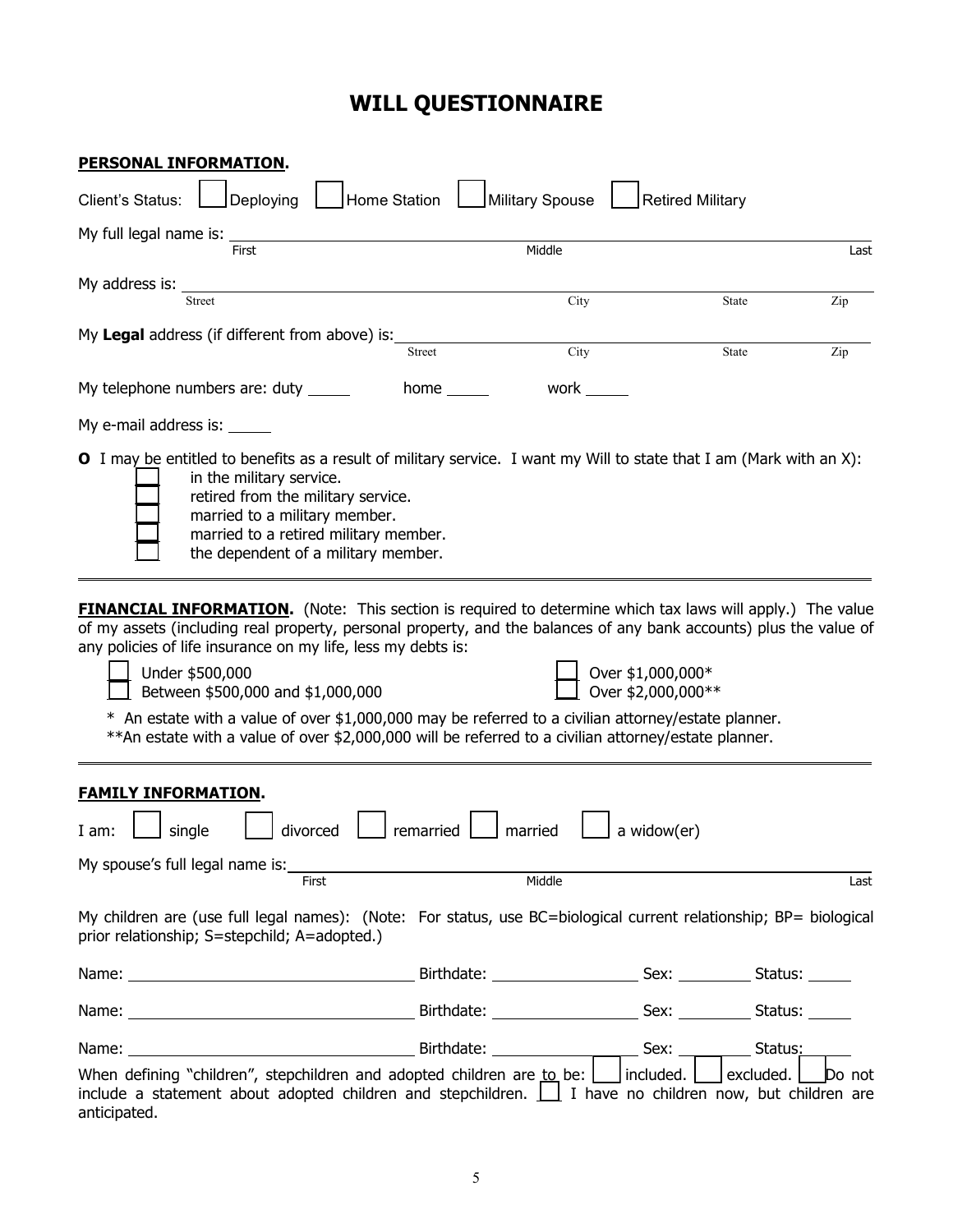| <b>REAL ESTATE.</b> I want my real estate (e.g., my house and/or any land I own) to go to:                                                                                                                                            |                                                 |
|---------------------------------------------------------------------------------------------------------------------------------------------------------------------------------------------------------------------------------------|-------------------------------------------------|
| my spouse.<br>someone else. (Note: complete "Primary" and "Alternate" below, adding additional recipients as necessary).                                                                                                              |                                                 |
|                                                                                                                                                                                                                                       |                                                 |
|                                                                                                                                                                                                                                       |                                                 |
|                                                                                                                                                                                                                                       |                                                 |
| The alternate will receive only if the primary is deceased. $\Box$ The primary and alternate will receive equally.                                                                                                                    |                                                 |
| OR I want my real estate to be given as follows: _____                                                                                                                                                                                |                                                 |
| <b>PERSONAL PROPERTY.</b> I want my personal property (e.g., my car, furniture, jewelry) to go to:<br>my spouse.<br>someone else. (Note: complete "Primary" and "Alternate" below, adding additional recipients as necessary).        |                                                 |
|                                                                                                                                                                                                                                       |                                                 |
|                                                                                                                                                                                                                                       |                                                 |
| The alternate will receive only if the primary is deceased. $\Box$ The primary and alternate will receive equally.                                                                                                                    |                                                 |
| <b>OR</b> I want my personal property to be given as follows:<br>I also want to make a list of who is to receive certain items (i.e., my grandfather clock to my son; my<br>antique bedroom set to my daughter, etc.) (Please attach) |                                                 |
| <b>CASH BEQUEST.</b> (Note: This section is optional.) I want to give \$_____ (must be a specific dollar amount) to                                                                                                                   |                                                 |
| (Add additional recipients as necessary.) [165]                                                                                                                                                                                       |                                                 |
| RESIDUE. After my real and personal property have been distributed and any cash bequests have been made, I                                                                                                                            |                                                 |
| want the rest of my property to go to:                                                                                                                                                                                                |                                                 |
| my spouse.<br>my spouse, then to my children.<br>someone else. (Note: complete "Primary" and "Alternate" below, adding additional recipients as necessary).                                                                           |                                                 |
|                                                                                                                                                                                                                                       |                                                 |
|                                                                                                                                                                                                                                       |                                                 |
| The alternate will receive only if the primary is deceased. $\boxed{\phantom{a}}$                                                                                                                                                     | The primary and alternate will receive equally. |
| OR I want the rest of my property to be given as follows: ___                                                                                                                                                                         |                                                 |

 $\blacksquare$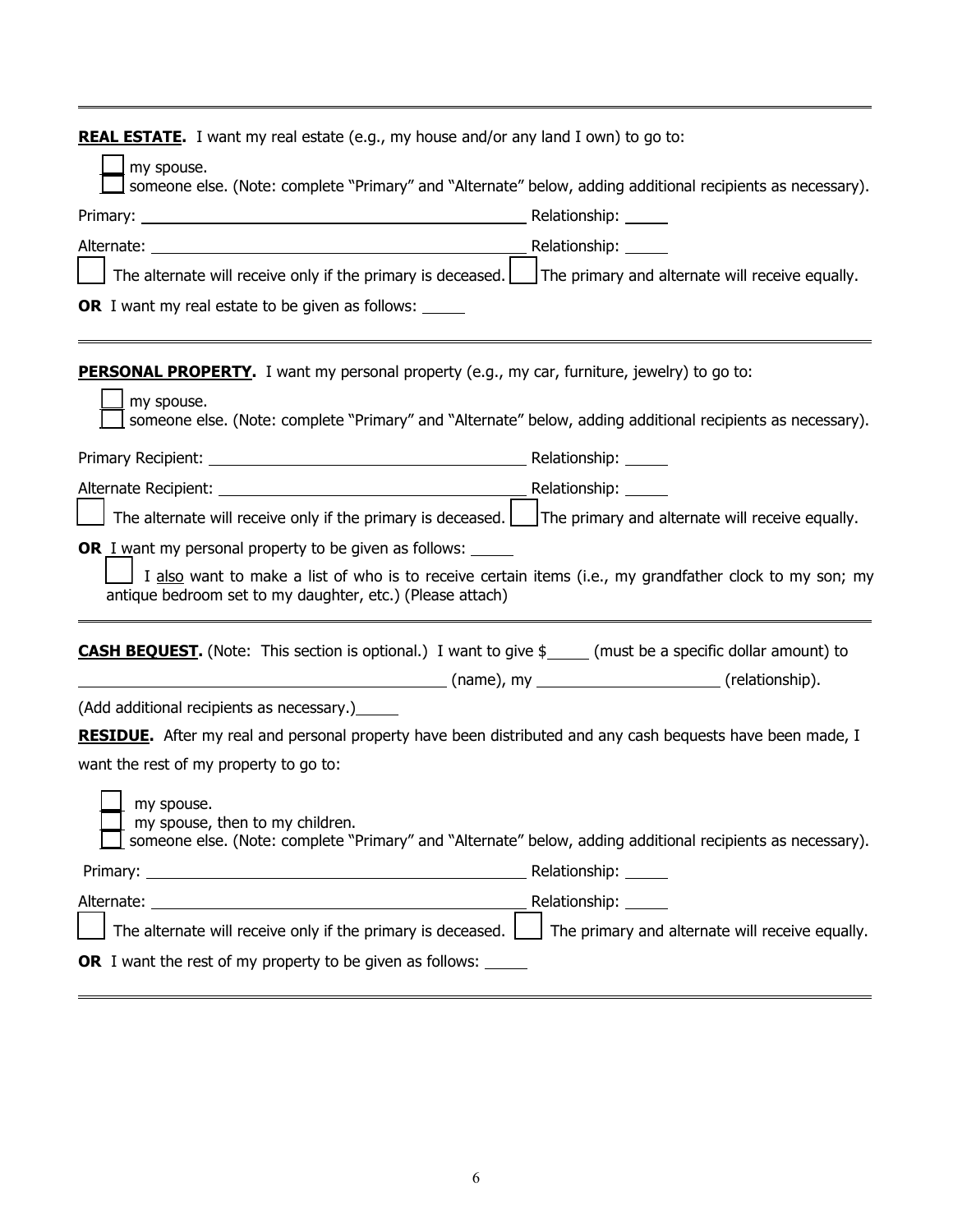**PERSONAL REPRESENTATIVE.** The person who will collect your assets, pay your taxes and debts, and distribute the remaining property to your heirs. Many clients nominate their spouse to be their personal representative. I want the following person(s) to be my Personal Representative(s):

| Primary:                                                                                                    | Relationship: |
|-------------------------------------------------------------------------------------------------------------|---------------|
| Alternate:                                                                                                  | Relationship: |
| The alternate is to act only when the primary is unable. $\Box$ The primary and alternate must act jointly. |               |

**TRUSTS Oftentimes, it is an account into which your children's inheritance will be kept until the children are old enough to spend their inheritance responsibly. (You can specify the age that your children will be eligible to receive their inheritance. I want the following person(s) to be my Trustee(s) (add additional alternates as necessary):**

| The alternate is to act only when the primary is unable.                                                                                                                                                                                                                                                                                                                                                                                                                                                                                                                                              | The primary and alternate must act jointly.                      |
|-------------------------------------------------------------------------------------------------------------------------------------------------------------------------------------------------------------------------------------------------------------------------------------------------------------------------------------------------------------------------------------------------------------------------------------------------------------------------------------------------------------------------------------------------------------------------------------------------------|------------------------------------------------------------------|
| My children can have the principal of the trust at age:                                                                                                                                                                                                                                                                                                                                                                                                                                                                                                                                               | 21<br>19<br>Other age:<br> 18                                    |
| <b>OR</b><br>My children can have 1% of the principle at age 1 and the remaining 1% of age 1.                                                                                                                                                                                                                                                                                                                                                                                                                                                                                                         |                                                                  |
| I want one trust for all of my children. (Note: If you choose this, your oldest child will only receive their<br>share of the trust when your youngest child reaches the age you choose.)<br><b>OR</b>                                                                                                                                                                                                                                                                                                                                                                                                |                                                                  |
| I want each child to have his/her own trust. (Note: This can be more expensive to maintain.)                                                                                                                                                                                                                                                                                                                                                                                                                                                                                                          |                                                                  |
| (Note: If you wish your SGLI benefits to be included in this trust, insert the following language in the Contingent<br>Beneficiaries Designation block of your SGLI form: "MY TRUSTEE TO FUND A TRUST ESTABLISHED FOR THE<br>BENEFIT OF MY CHILDREN UNDER MY WILL." OR "THE PROCEEDS SHALL BE DISTRIBUTED IN ACCORDANCE<br>WITH THE INSTRUCTIONS IN MY LAST WILL AND TESTAMENT.")<br><b>GUARDIAN.</b> I want the following person(s) to have custody of my children upon my death if my spouse or<br>the children's other parent does not survive me. (Note: Add additional alternates as necessary): |                                                                  |
| Primary: Nelationship: Nelationship: Nelationship: Nelationship: Nelationship: Nelationship: Nelationship: Nel                                                                                                                                                                                                                                                                                                                                                                                                                                                                                        |                                                                  |
| Alternate: National Alternate: National Alternate: National Alternate: National Alternate: National Alternation                                                                                                                                                                                                                                                                                                                                                                                                                                                                                       |                                                                  |
| The alternate is to act only when the primary is unable. $\Box$ The primary and alternate must act jointly.                                                                                                                                                                                                                                                                                                                                                                                                                                                                                           |                                                                  |
| <b>ANCILLARY DOCUMENTS.</b> (Note: This section is optional. If completed, legal office staff will draft both a<br>"Living Will" and an "Appointment of Health Care Agent" documents.)                                                                                                                                                                                                                                                                                                                                                                                                                |                                                                  |
| <b>Organ Donation.</b> I want to donate my organs and tissue:                                                                                                                                                                                                                                                                                                                                                                                                                                                                                                                                         |                                                                  |
| For transplantation only.                                                                                                                                                                                                                                                                                                                                                                                                                                                                                                                                                                             | $\Box$ For transplantation, scientific or experimental purposes. |
| Health Care Directive (a/k/a "Living Will"). I want to leave binding instructions for my health care<br>if I am in a terminal condition.                                                                                                                                                                                                                                                                                                                                                                                                                                                              |                                                                  |
| If it does not burden my family, I would rather die at home than in a hospital or nursing home.                                                                                                                                                                                                                                                                                                                                                                                                                                                                                                       |                                                                  |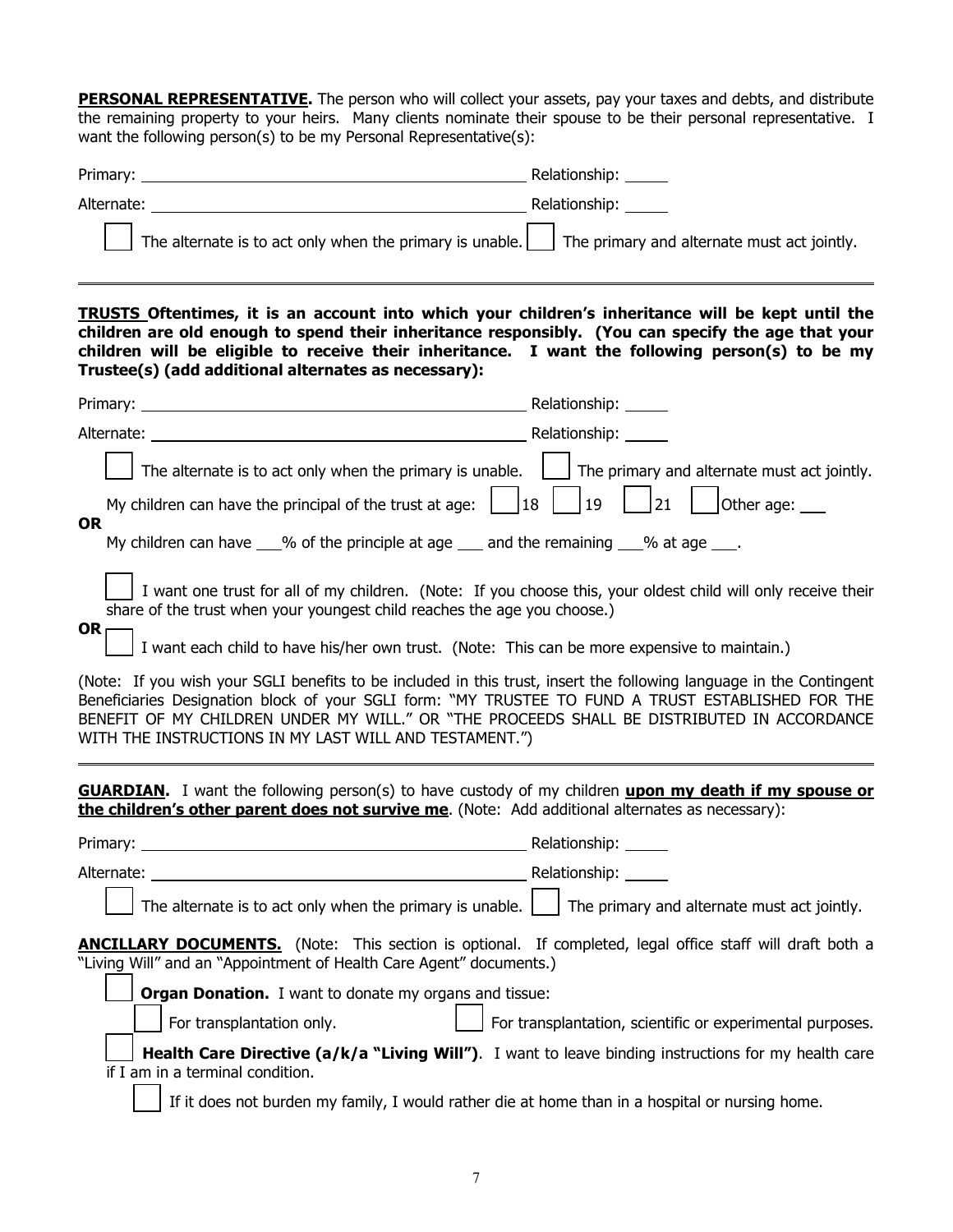**Appointment of Health Care Agent.** I want someone to make health care decisions for me if I am unable to communicate with my doctors or if I am unable make the decisions for myself (add additional alternates as necessary):

|                                                                                              |      | Relationship: ______                        |              |
|----------------------------------------------------------------------------------------------|------|---------------------------------------------|--------------|
|                                                                                              |      | Telephone: _____                            |              |
|                                                                                              |      |                                             |              |
|                                                                                              |      | Relationship: ______                        |              |
|                                                                                              |      | Telephone: ______                           |              |
|                                                                                              |      |                                             |              |
| The alternate is to act only when the primary is unable.                                     |      | The primary and alternate must act jointly. |              |
| <b>BURIAL ARRANGEMENTS.</b> (Note: This section is optional.)                                |      |                                             |              |
| Upon my death, I want my body to be:                                                         |      |                                             |              |
| cremated.                                                                                    |      |                                             |              |
| donated for medical or scientific purposes. (Generally, remains are cremated after use.)     |      |                                             |              |
| buried at:                                                                                   |      |                                             |              |
| Name of Cemetery<br>I want to have full military honors at my memorial or graveside service. | City |                                             | <b>State</b> |
|                                                                                              |      |                                             |              |